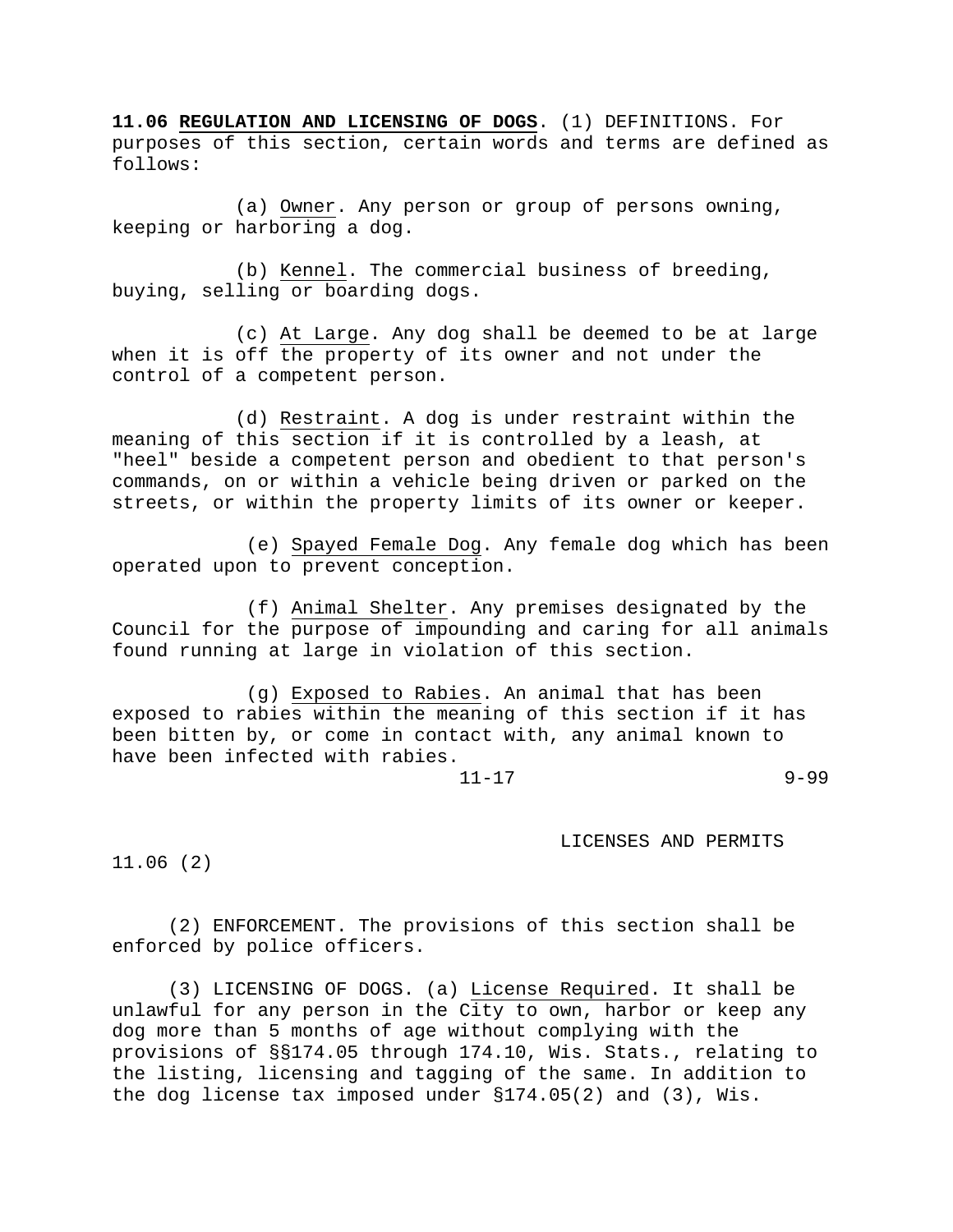Stats., there is hereby imposed a City dog license tax, payable to the Clerk-Treasurer, in the amount of:

> 1. \$6 for spayed or neutered dog. 2. \$12 for others per year for all dogs required to be licensed under the Wisconsin

Statutes.

(b) Lost License Tag. In the event that a metallic license tag issued for a dog shall be lost, the owner may obtain a duplicate tag from the Clerk-Treasurer upon the payment of \$1.00.

(c) Change of Ownership. If there is a change in ownership of a licensed dog or kennel during the license year, the new owner may have the current license transferred to his name upon the payment of a transfer fee of \$1.00.

(d) Transfer Prohibited. No person shall use for any animal a license receipt or license tag issued for another animal.

(e) Late Fees. The Clerk-Treasurer shall assess and collect a late fee of \$5 from every owner of a dog 5 months of age or older if the owner failed to obtain a license prior to April 1 of each year or within 30 days of acquiring ownership of a licensable dog, or if the owner failed to obtain a license before the dog reached licensable age.

(f) Kennel License Option. The owners of kennels may opt to pay a kennel license fee of \$25 in lieu of the fees provided in par. (e) and the Clerk-Treasurer shall issue tags for each dog owned by the kennel owner, as provided in §174.06, Wis. Stats.

(4) RABIES VACCINATION REQUIRED. It shall be unlawful for any person to keep a dog in the City which is over 5 months of age and has not received a rabies vaccination as required by §95.21(2), Wis. Stats. No dog license shall be issued until a certificate of rabies vaccination issued by a veterinarian has been presented. A rabies vaccination tag shall be attached to the collar of all licensed dogs at all times except as provided in §95.21 (2) (f), Wis. Stats.

11-18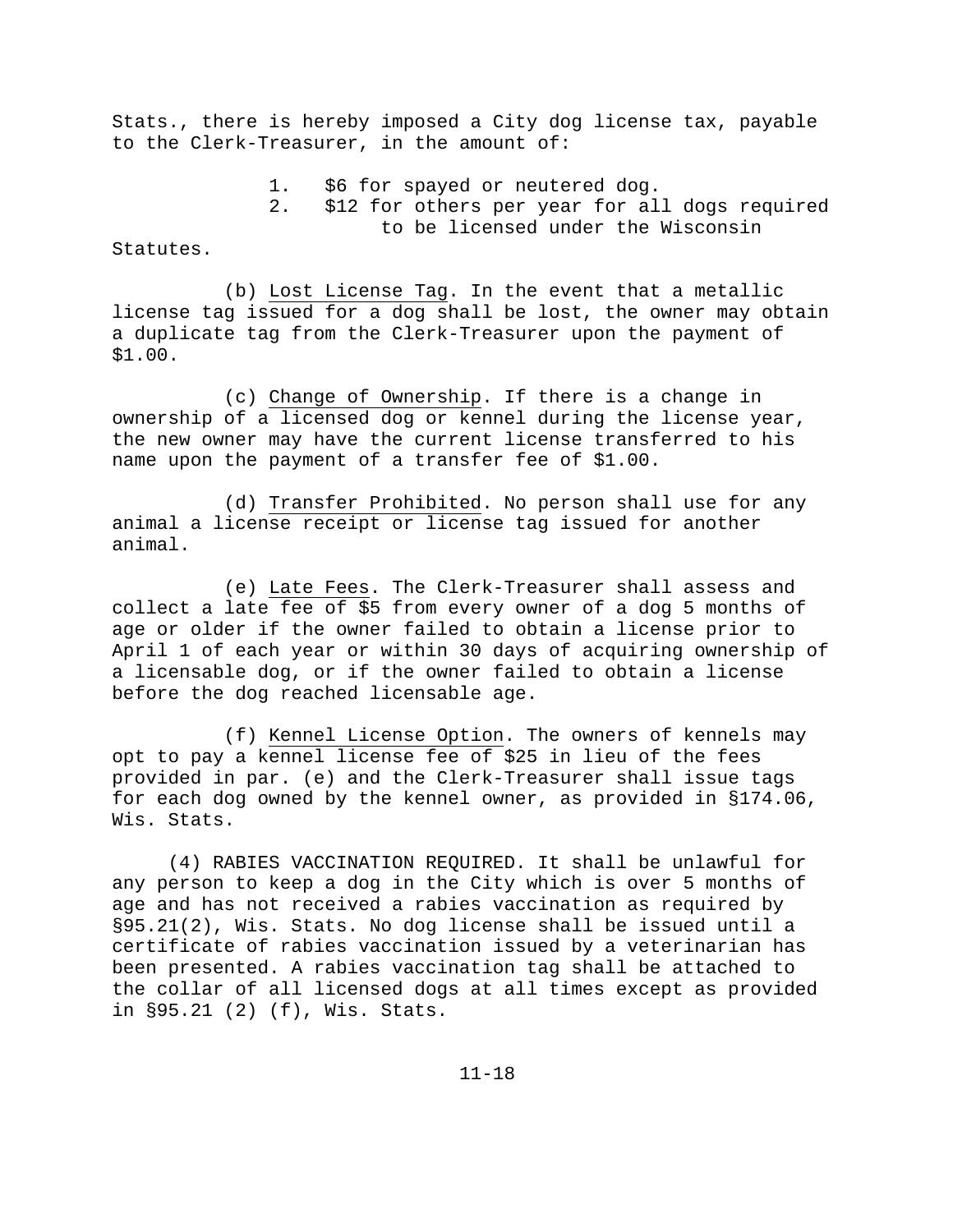11.06 (5)

(5) DOGS RUNNING AT LARGE AND UNTAGGED DOGS. (a) Dog Running at Large. A dog is considered to be running at large if it is off the premises of its owner and not under the restraint of the owner or some other person as defined in sub. (1)(d).

(b) Untagged Dog. A dog is considered to be untagged if a valid license tag is not attached to a collar which is kept on the dog whenever the dog is outdoors unless the dog is securely confined in a fenced area.

(c) Dog Subject to Impoundment. Any officer shall attempt to capture and restrain any dog running at large and any untagged dog.

(d) Penalties. If the owner of a dog permits the dog to run at large or be untagged, the owner shall forfeit \$5 plus costs for the first offense, \$10 plus costs for the second offense and an additional \$5 for each subsequent offense. If the dog is unlicensed, the above penalties shall be doubled.

(6) CONFINEMENT OF CERTAIN DOGS. (a) The owner shall confine within a building or secure enclosure, every fierce, dangerous or vicious dog and not take such dog out of such building or secure enclosure unless such dog is securely leashed and/or under adequate control.

(b) Every female dog or cat in heat shall be kept confined in a building or secure enclosure or in a veterinary hospital or boarding kennel in such a manner that such female dog or cat cannot come in contact with another dog or cat, except for intentional breeding purposes.

(c) Any animal described in the foregoing paragraphs which is found at large shall be impounded by police officers.

(7) DUTY TO REPORT DOG BITE. Every person, including the owner or person harboring or keeping a dog, who knows that a dog has bitten any person, shall immediately report such fact to the Health Officer.

(8) IMPOUNDING AND DISPOSITION OF DOGS. (a) Impounding of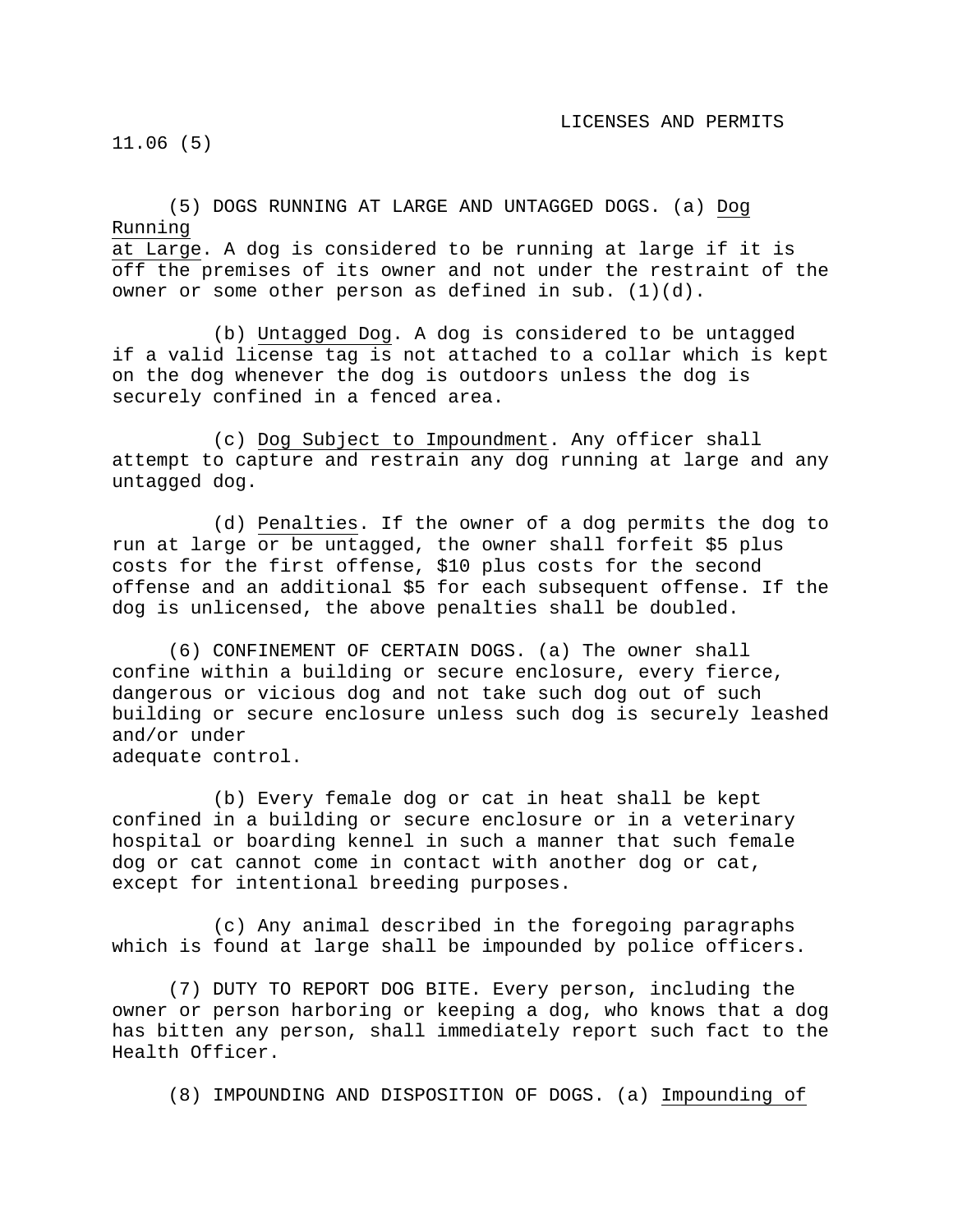Dogs. Any police officer or other person restraining a dog running at large shall take such dog to the City Animal Shelter. The boarding fee for impounded dogs shall be \$5 for the first day and \$2 daily thereafter. The police shall attempt to identify and notify the owner.

(b) Release of Dog to Owner or Representative. The caretaker of the Animal Shelter or police officer may release the dog to the owner or his representative if:

11-19

LICENSES AND PERMITS 11.06

(8)(b)1

1. The owner or representative presents evidence of ownership and gives his name and address,

2. Presents evidence that the dog is licensed and vaccinated against rabies, and

3. Pays the dog's boarding fee.

(c) Release of Dog to Person Other Than Owner. If the owner of the dog is unknown or does not reclaim the dog within 7 days, the caretaker of the Animal Shelter may release the dog to a person other than the owner if such person:

1. Gives his name and address; and

2. Signs a statement agreeing to license the dog and have the dog vaccinated against rabies.

(d) Disposition of Dog or Use for Humane Purposes. If the dog is not released to the owner or other person in 7 days, the Police Chief may dispose of the dog as provided in §174.13, Wis. Stats., or dispose of the dog in a proper and humane manner.

(9) INVESTIGATION. For the purpose of discharging the duties imposed by this section and to enforce its provisions, any police officer is empowered to enter upon any premises upon which a dog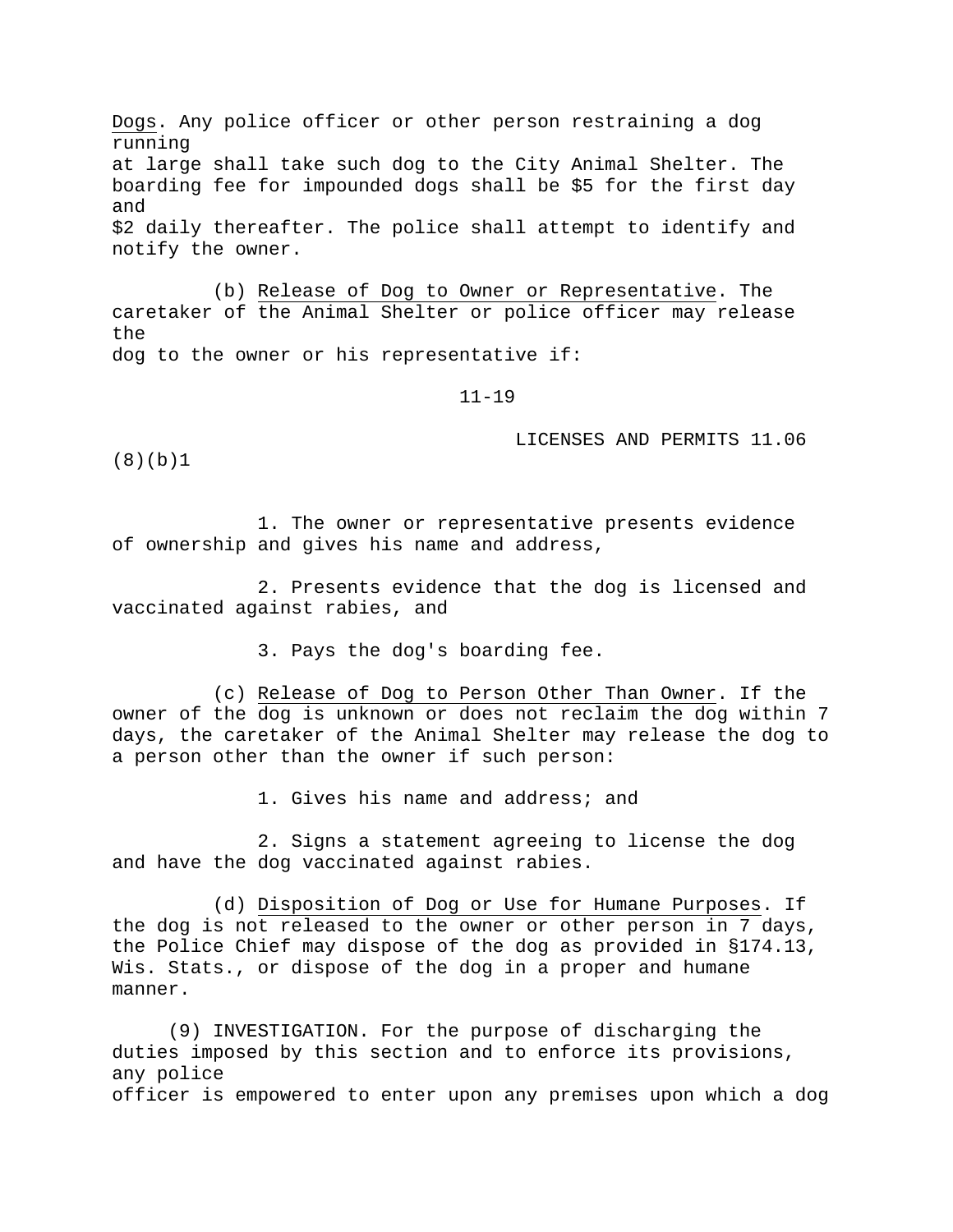is kept or harbored and to demand the exhibition by the owner of such dog or the license for such dog. It is further provided that a police officer may enter the premises where any animal is kept in a reportedly cruel or inhumane manner and demand to examine such animal and to take possession of such animal when, in his opinion, it requires removal from the premises.

(10) INTERFERENCE PROHIBITED. No person shall interfere with or hinder any police officer in the performance of any duty of such agent or seek to release any animal in the custody of the caretaker of the Animal Shelter, except as herein provided.

(11) RECORDS REQUIRED. (a) It shall be the duty of the caretaker to keep, or cause to be kept, accurate and detailed records of the licensing, impoundment and disposition of all animals coming into its custody. Such records shall be open to public inspection.

(b) It shall be the duty of the Police Chief to keep, or cause to be kept, accurate and detailed records of all bite cases reported to him and his investigation of same.

11-20

LICENSES AND PERMITS 11.06

 $(11(c))$ 

(c) It shall be the duty of the caretaker or Police Department to keep, or cause to be kept, accurate and detailed records of all moneys coming into their possession, which records shall be open to inspection at reasonable times by such persons responsible for similar records of the City, and shall be turned into the Clerk-Treasurer quarterly.

(12) PENALTIES. In addition to other penalties provided in this section, the following penalties are imposed:

(a) Failure to Obtain Rabies Vaccination. A dog owner who fails to have a dog vaccinated against rabies, as provided in this section, shall, upon conviction, forfeit not less than \$50